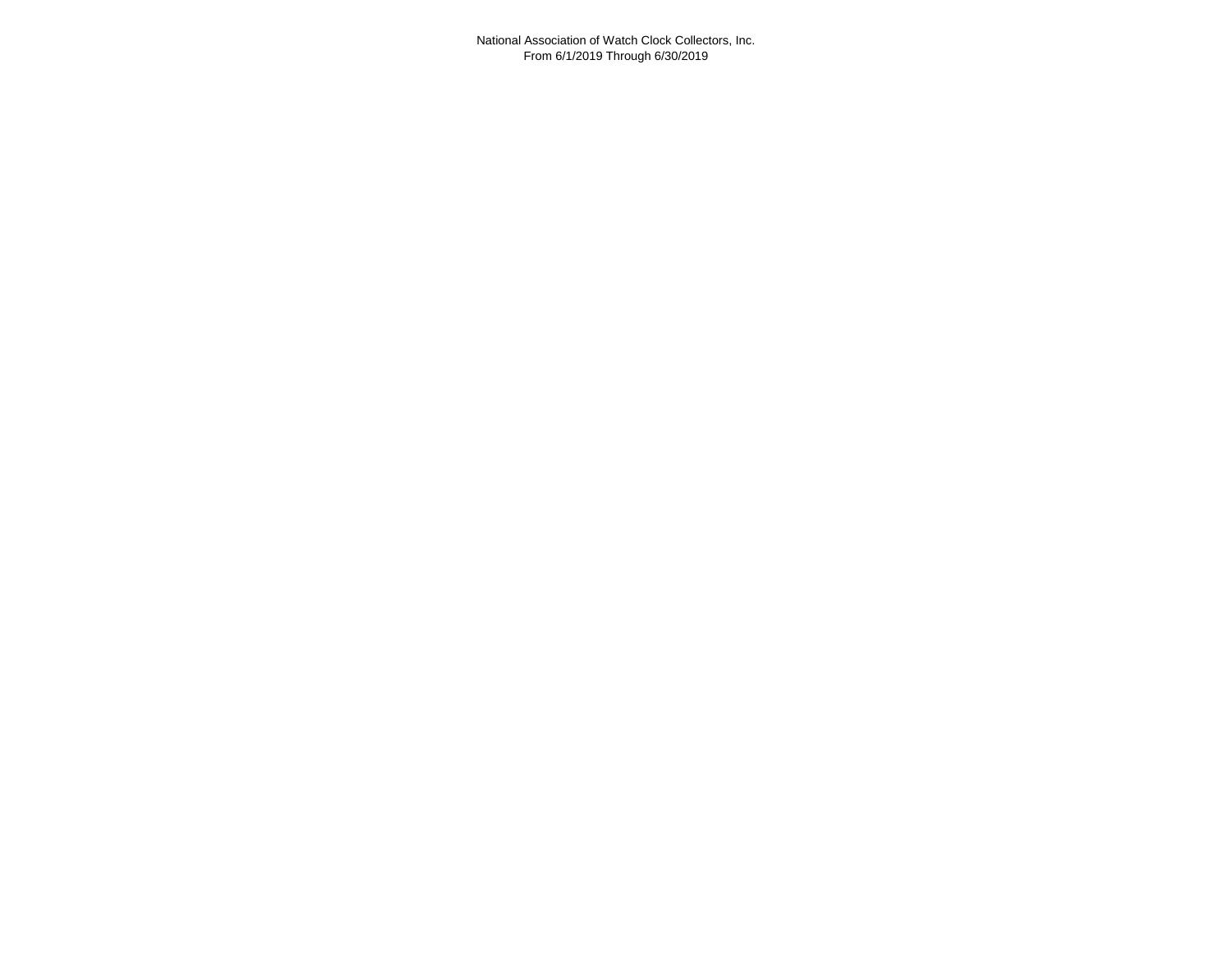# 02 - Temp Funds

(In Whole Numbers)

|                                 | June 2019                | June 2019                | June 2019 | June 2018 | FY 19-20          | FY 19-20          | FY 19-20            | FY 18-19          |
|---------------------------------|--------------------------|--------------------------|-----------|-----------|-------------------|-------------------|---------------------|-------------------|
|                                 | Actual                   | <b>Budget</b>            | Variance  | Actual    | <b>YTD Actual</b> | <b>YTD Budget</b> | <b>YTD Variance</b> | <b>YTD Actual</b> |
|                                 |                          |                          |           |           |                   |                   |                     |                   |
| <b>REVENUE</b>                  |                          |                          |           |           |                   |                   |                     |                   |
| <b>ADMINISTRATION</b>           | 403                      |                          | 403       | 122       | 521               |                   | 521                 | 279               |
| <b>DEVELOPMENT</b>              |                          |                          |           | 1,100     |                   |                   |                     | 7,290             |
| PUBLISHING SERVICES             |                          |                          |           |           |                   |                   |                     | 242               |
| <b>FACILITIES</b>               | $\overline{\phantom{a}}$ | $\overline{\phantom{a}}$ |           |           |                   |                   |                     | 5,176             |
| <b>MUSEUM</b>                   | 534                      |                          | 534       | 11,573    | 596               |                   | 596                 | 11,694            |
| <b>EDUCATION</b>                | (15)                     | -                        | (15)      |           | (46)              |                   | (46)                |                   |
| <b>LIBRARY SERVICES</b>         | 382                      |                          | 382       | 243       | 1,700             |                   | 1,700               | 1,536             |
| <b>BOARD/COMMITTEES</b>         | 308                      | $\overline{\phantom{0}}$ | 308       | 15        | 376               |                   | 376                 | 532               |
| <b>Total REVENUE</b>            | 1,612                    | $\blacksquare$           | 1,612     | 13,053    | 3,147             | $\sim$            | 3,147               | 26,749            |
| <b>EXPENSES</b>                 |                          |                          |           |           |                   |                   |                     |                   |
| <b>ADMINISTRATION</b>           | -1                       |                          |           | 2,070     | 75                |                   | 75                  | 6,571             |
| <b>DEVELOPMENT</b>              |                          |                          |           | 406       | 330               |                   | 330                 | 1,456             |
| <b>PUBLISHING SERVICES</b>      | 580                      |                          | 580       | 407       | 1,456             |                   | 1,456               | 1,070             |
| <b>INFORMATION SERVICES</b>     |                          |                          |           |           |                   |                   |                     | 360               |
| <b>FACILITIES</b>               | $\overline{\phantom{a}}$ | $\overline{\phantom{a}}$ |           | 2,128     |                   |                   |                     | 3,990             |
| <b>MUSEUM</b>                   | 667                      |                          | 667       | 1,124     | 2,033             |                   | 2,033               | 4,799             |
| <b>EDUCATION</b>                | 12                       |                          | 12        |           | 12                |                   | 12                  | 585               |
| <b>LIBRARY SERVICES</b>         | 112                      | $\overline{\phantom{0}}$ | 112       | 943       | 882               |                   | 882                 | 2,817             |
| BOARD/COMMITTEES                | 1                        | ٠                        |           |           | 46                |                   | 46                  | 14                |
| <b>Total EXPENSES</b>           | 1,372                    | 1,372                    | 1,372     | 1,372     | 4,834             | 1,372             | 1,372               | 1,372             |
| NET REVENUE OVER/UNDER EXPENSES | 240                      | (1, 372)                 | 240       | 11,681    | (1,687)           | (1, 372)          | 1,775               | 25,377            |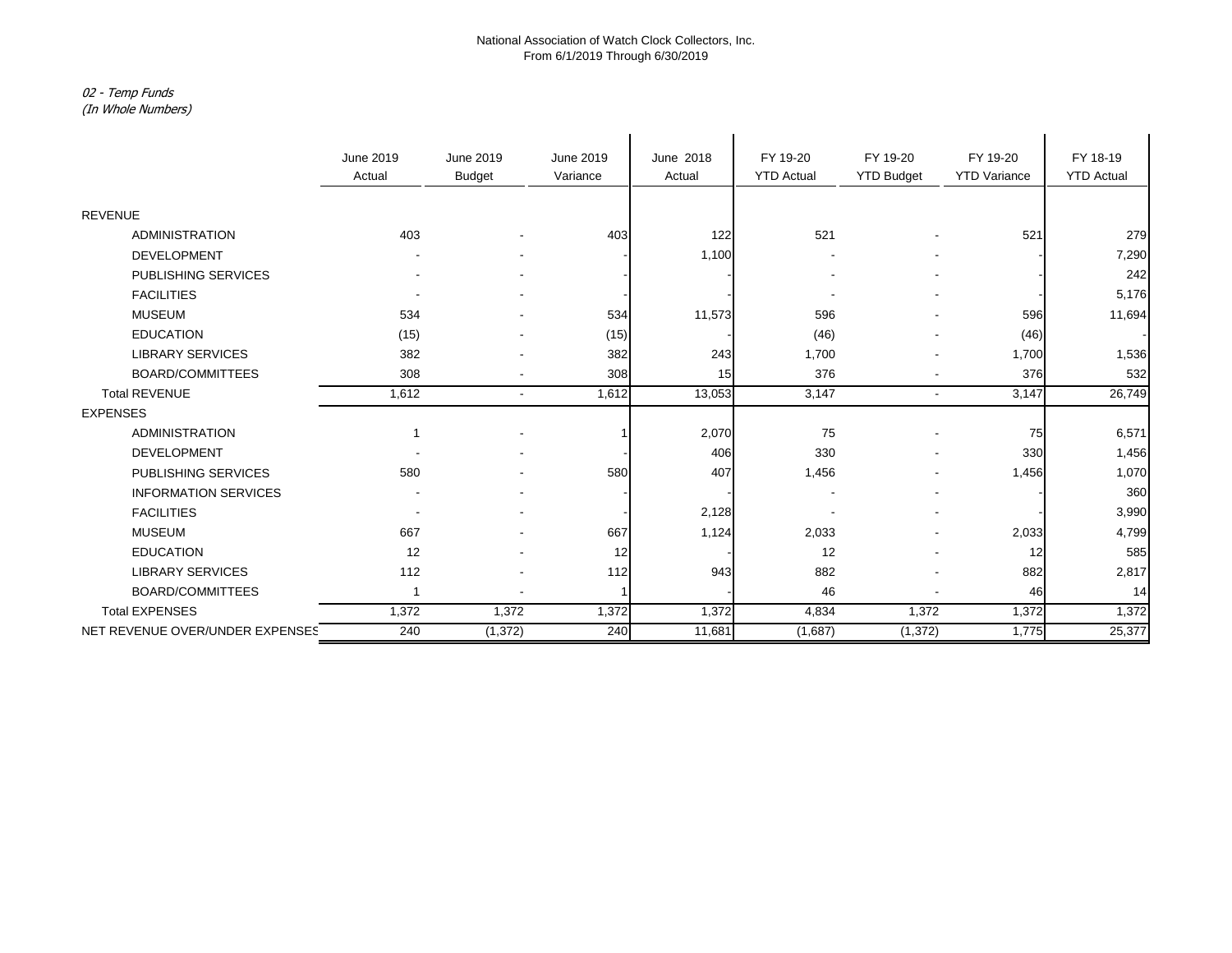### 03 - Endowments

(In Whole Numbers)

|                         | June 2019<br>Actual | June 2019<br><b>Budget</b> | June 2019<br>Variance | June 2018<br>Actual | FY 19-20<br><b>YTD Actual</b> | FY 19-20<br><b>YTD Budget</b> | FY 19-20<br><b>YTD Variance</b> | FY 18-19<br><b>YTD Actual</b> |
|-------------------------|---------------------|----------------------------|-----------------------|---------------------|-------------------------------|-------------------------------|---------------------------------|-------------------------------|
| <b>REVENUE</b>          |                     |                            |                       |                     |                               |                               |                                 |                               |
|                         |                     |                            |                       |                     |                               |                               |                                 |                               |
| <b>DEVELOPMENT</b>      | 6,200               |                            | 6,200                 | 200                 | 7,275                         | ۰.                            | 7,275                           | 3,350                         |
| <b>MUSEUM</b>           | 5,025               |                            | 5,025                 | 5,075               | 5,125                         | ۰                             | 5,125                           | 6,225                         |
| <b>EDUCATION</b>        | 100                 |                            | 100                   | 1,000               | 100                           | $\overline{\phantom{0}}$      | 100                             | 1,100                         |
| <b>LIBRARY SERVICES</b> | 1,000               |                            | 1,000                 | 1,100               | 1,000                         |                               | 1,000                           | 2,300                         |
| <b>Total REVENUE</b>    | 12,325              |                            | 12,325                | 7,375               | 13,500                        | ۰.                            | 13,500                          | 12,975                        |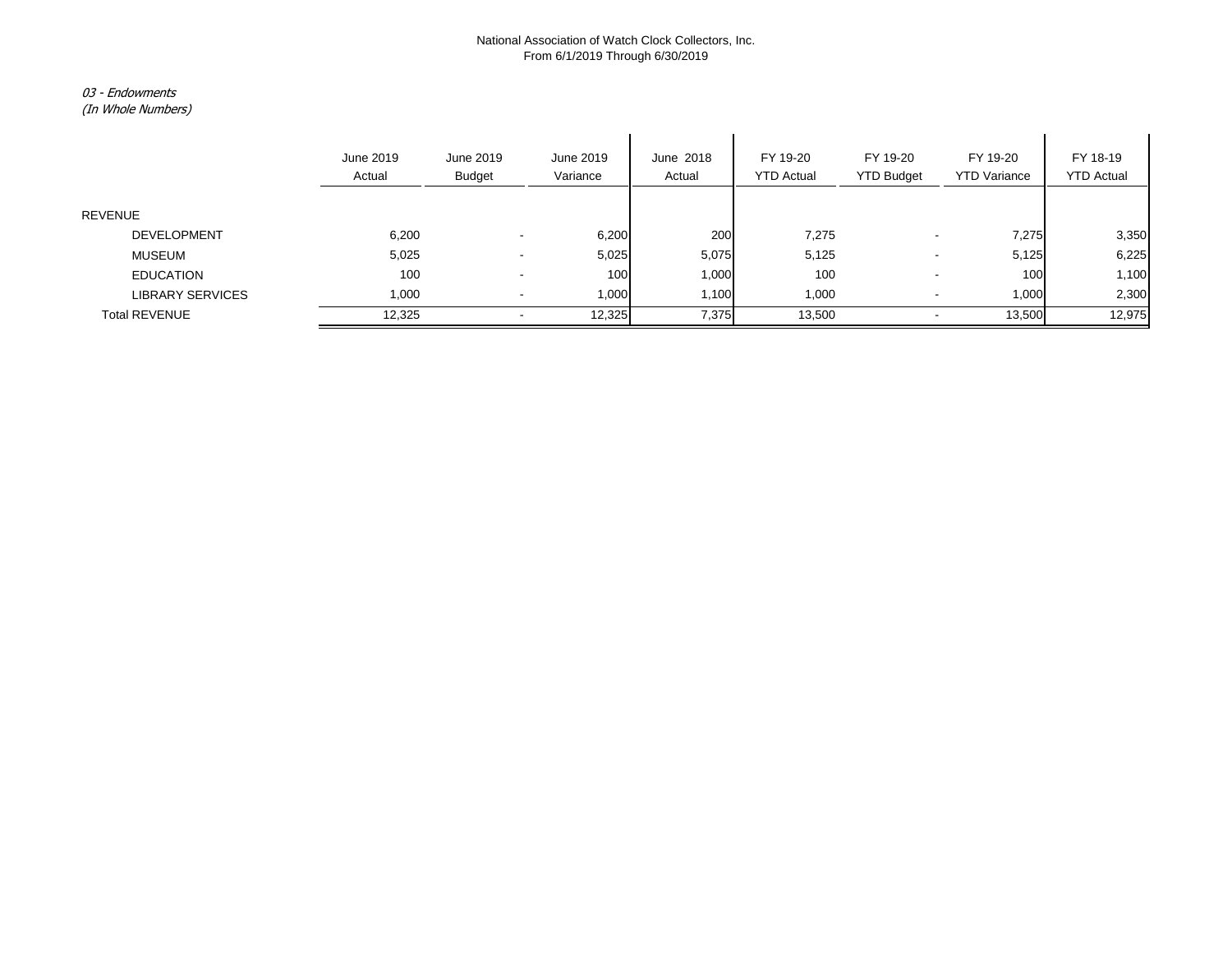### Net Liquidity Reserve Chart





# Investment Balances